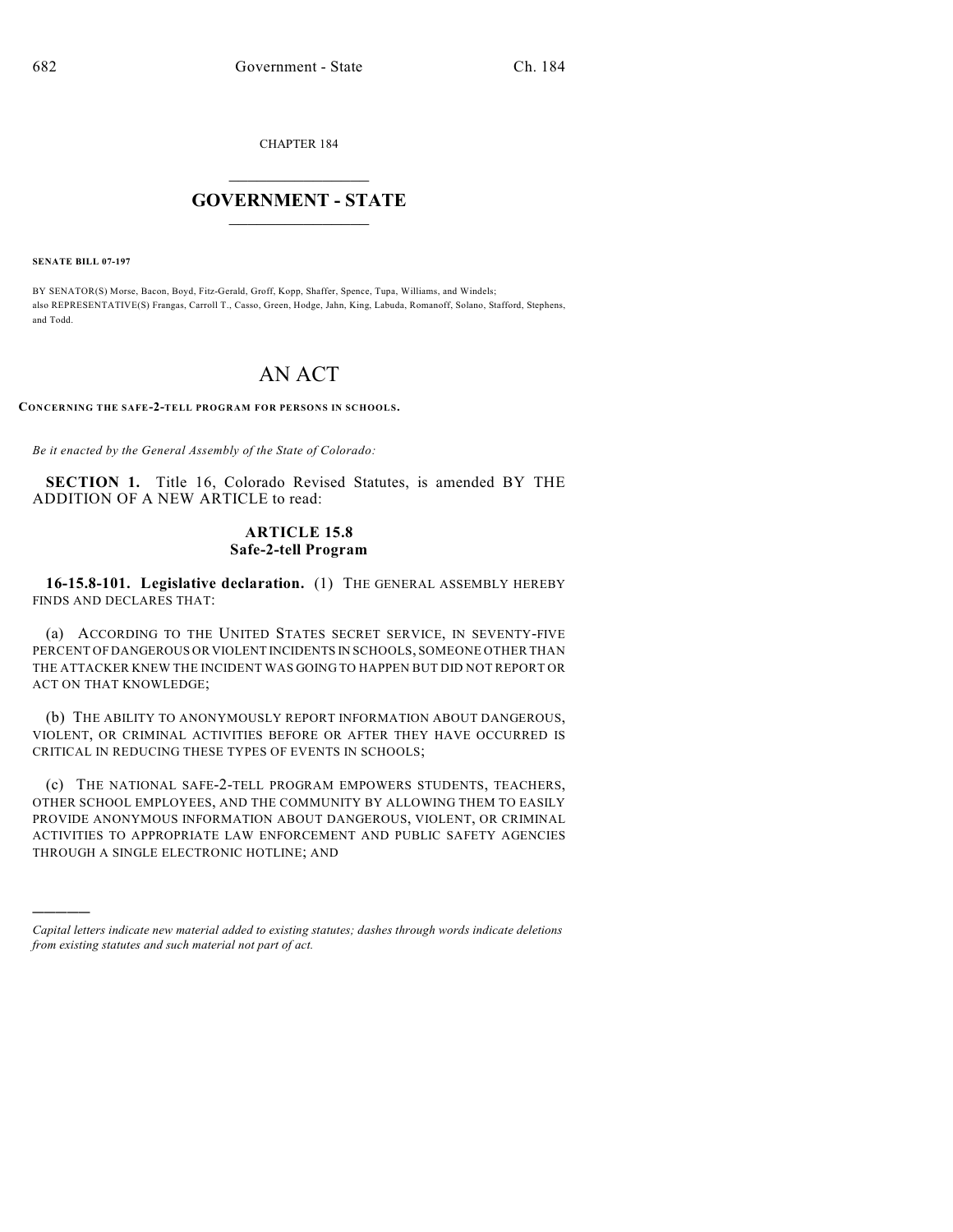## Ch. 184 Government - State 683

(d) THE SAFE-2-TELL PROGRAM HAS A PROVEN NATIONAL RECORD OF SUCCESS IN PREVENTION AND INTERVENTION IN CASES OF THREATS TO PEOPLE OR PROPERTY, ASSAULTS, BULLYING, CHILD ABUSE, SUBSTANCE ABUSE, CUTTING, SUICIDE, GANGS, WEAPONS, INTERNET SAFETY, OR OTHER DANGEROUS, VIOLENT, OR CRIMINAL ACTIVITIES.

(2) THE GENERAL ASSEMBLY THEREFORE FINDS THAT IT IS APPROPRIATE AND NECESSARY TO PROVIDE FOR THE ANONYMITY OF A PERSON WHO PROVIDES INFORMATION THROUGH THE SAFE-2-TELL HOTLINE AND TO PROVIDE FOR THE CONFIDENTIALITY OF SAFE-2-TELL PROGRAM RECORDS.

**16-15.8-102. Definitions.** AS USED IN THIS ARTICLE, UNLESS THE CONTEXT OTHERWISE REQUIRES:

(1) "SAFE-2-TELL PROGRAM" MEANS A PROGRAM THAT:

(a) HAS AS ITS PRIMARY PURPOSE TO PROVIDE STUDENTS, TEACHERS, OTHER SCHOOL EMPLOYEES, AND THE COMMUNITY WITH THE MEANS TO RELAY INFORMATION ANONYMOUSLY CONCERNING DANGEROUS, VIOLENT, OR CRIMINAL ACTIVITIES TO APPROPRIATE LAW ENFORCEMENT OR PUBLIC SAFETY AGENCIES THROUGH A SINGLE ELECTRONIC HOTLINE; AND

(b) HAS COMPLIED WITH THE REQUIREMENTS OF SECTION 16-15.8-103.

**16-15.8-103. Safe-2-tell - duties - function.** (1) IN ADDITION TO ANY OTHER REQUIREMENTS FOR ARTICLES OF INCORPORATION IMPOSED BY ARTICLES 121 TO 137 OF TITLE 7, C.R.S., THE ARTICLES OF INCORPORATION FOR A SAFE-2-TELL PROGRAM THAT ELECTS TO AVAIL ITSELF OF THE CONFIDENTIALITY PROVISIONS OF THIS ARTICLE SHALL REQUIRE THAT THE SAFE-2-TELL PROGRAM:

(a) MAINTAIN, AND EXPAND IF NECESSARY, THE EXISTING HOTLINE;

(b) ESTABLISH A METHOD TO ENSURE THAT THE IDENTITY OF A PERSON WHO PROVIDES INFORMATION CONCERNING DANGEROUS, VIOLENT, OR CRIMINAL ACTIVITIES TO THE HOTLINE REMAINS UNKNOWN TO ALL PERSONS AND ENTITIES, INCLUDING LAW ENFORCEMENT OFFICERS AND EMPLOYEES OPERATING THE HOTLINE;

(c) ESTABLISH A METHOD TO ENSURE THAT, IF THE IDENTITY OF A PERSON WHO PROVIDES INFORMATION TO THE HOTLINE BECOMES KNOWN, WHETHER THROUGH VOLUNTARY DISCLOSURE OR ANY OTHER MEANS, THE IDENTITY IS NOT FURTHER DISCLOSED;

(d) ASSIST LAW ENFORCEMENT AGENCIES AND OTHER PUBLIC SAFETY ORGANIZATIONS IN THE DETECTION OF DANGEROUS, VIOLENT, OR CRIMINAL ACTIVITIES AND THE APPREHENSION OF OFFENDERS OR AT-RISK PERSONS BY PROMPTLY FORWARDING INFORMATION RECEIVED CONCERNING DANGEROUS, VIOLENT, OR CRIMINAL ACTIVITIES TO THE APPROPRIATE LAW ENFORCEMENT OR PUBLIC SAFETY AGENCY;

(e) FOSTER THE DETECTION OF DANGEROUS, VIOLENT, OR CRIMINAL ACTIVITIES AND ENCOURAGE STUDENTS, TEACHERS, AND OTHER SCHOOL EMPLOYEES TO REPORT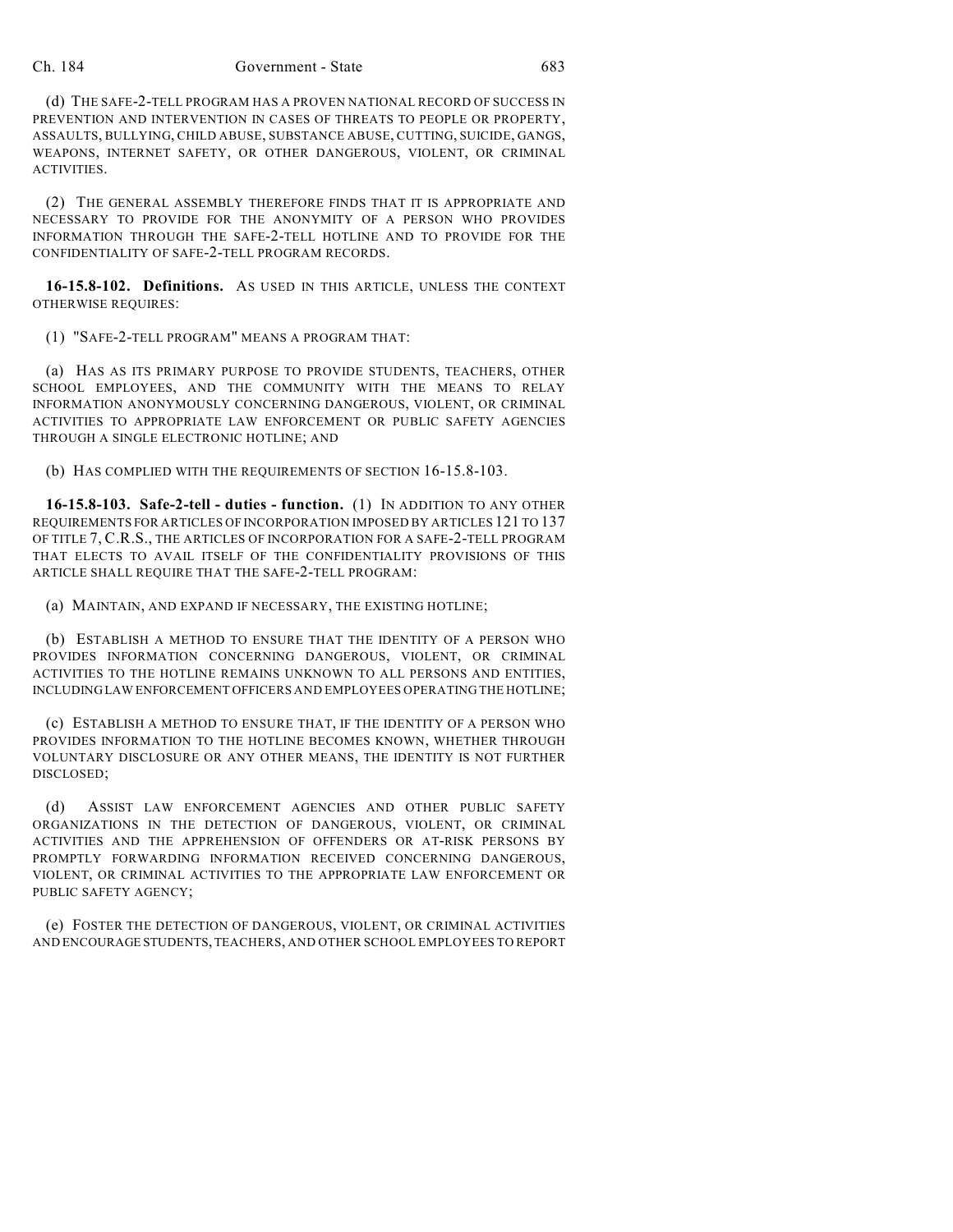INFORMATION ABOUT SUCH ACTIVITIES TO THE HOTLINE; AND

(f) ENCOURAGE LOCAL MEDIA PROVIDERS TO PROMOTE THE HOTLINE BY INFORMING THE PUBLIC OF ITS FUNCTIONS AND BENEFITS.

**16-15.8-104. In camera review - confidentiality - records and information criminal penalty.** (1) (a) THE SAFE-2-TELL PROGRAM, IN IMPLEMENTING THE SAFE-2-TELL HOTLINE, SHALL NOT BE COMPELLED TO PRODUCE RECORDS CONCERNING A REPORT TO THE HOTLINE OF DANGEROUS, VIOLENT, OR CRIMINAL ACTIVITIES BEFORE A COURT OR OTHER TRIBUNAL, EXCEPT ON THE MOTION OF A CRIMINAL DEFENDANT TO THE COURT IN WHICH THE OFFENSE IS BEING TRIED, SUPPORTED BY AN AFFIDAVIT ESTABLISHING THAT THE RECORDS OR REPORT CONTAIN IMPEACHMENT EVIDENCE OR EVIDENCE THAT IS EXCULPATORY TO THE DEFENDANT IN THE TRIAL OF THAT OFFENSE.

(b) ON MOTION OF A DEFENDANT PURSUANT TO PARAGRAPH (a) OF THIS SUBSECTION (1), THE DEFENDANT SHALL BE AUTHORIZED TO SUBPOENA RECORDS AND REPORTS FOR REVIEW BY THE COURT IN ACCORDANCE WITH THIS SECTION. THE COURT SHALL CONDUCT AN EX PARTE IN CAMERA REVIEW OF MATERIALS PRODUCED UNDER THE DEFENDANT'S SUBPOENA TO DETERMINE WHETHER THE MATERIALS CONTAIN IMPEACHMENT EVIDENCE OR EVIDENCE THAT IS EXCULPATORY TO THE DEFENDANT.

(c) IF THE COURT DETERMINES THAT THE PRODUCED MATERIALS CONTAIN IMPEACHMENT EVIDENCE OR EVIDENCE THAT IS EXCULPATORY TO THE DEFENDANT, THE COURT SHALL ORDER THE MATERIALS TO BE PRODUCED TO THE DEFENDANT. IN THE EVENT THE MATERIALS CONTAIN INFORMATION THAT WOULD IDENTIFY THE PERSON WHO WAS THE SOURCE OF THE EVIDENCE, THE COURT SHALL ISSUE APPROPRIATE ORDERS TO ENSURE THAT THE PERSON'S IDENTITY IS NOT DISCLOSED, UNLESS THE STATE OR FEDERAL CONSTITUTION REQUIRES THE DISCLOSURE OF THE PERSON'S IDENTITY.

(d) THE COURT SHALL RETURN TO THE SAFE-2-TELL PROGRAM ALL MATERIALS PRODUCED UNDER THIS SUBSECTION (1) THAT ARE NOT DISCLOSED TO THE DEFENDANT. THE SAFE-2-TELL PROGRAM SHALL RETAIN THE MATERIALS UNTIL THE CONCLUSION OF THE CRIMINAL TRIAL AND THE EXPIRATION OF THE TIME FOR ALL DIRECT APPEALS IN THE CASE.

(2) (a) RECORDS AND INFORMATION CREATED OR OBTAINED THROUGH IMPLEMENTATION OF THE SAFE-2-TELL HOTLINE ARE CONFIDENTIAL, AND NO PERSON SHALL DISCLOSE THE RECORDS OR INFORMATION. THE SAFE-2-TELL PROGRAM, IN IMPLEMENTING A SAFE-2-TELL HOTLINE, MAY BE COMPELLED TO PRODUCE THE RECORDS OR INFORMATION ONLY BEFORE A COURT OR OTHER TRIBUNAL AND ONLY PURSUANT TO COURT ORDER FOR AN IN CAMERA REVIEW. ANY SUCH REVIEW SHALL BE LIMITED TO AN INSPECTION OF RECORDS AND INFORMATION THAT ARE RELEVANT TO THE SPECIFIC CASE PENDING BEFORE THE COURT.

(b) A PERSON WHO KNOWINGLY DISCLOSES CONFIDENTIAL RECORDS OR INFORMATION IN VIOLATION OF THE PROVISIONS OF THIS SUBSECTION (2) COMMITS A CLASS 1 MISDEMEANOR.